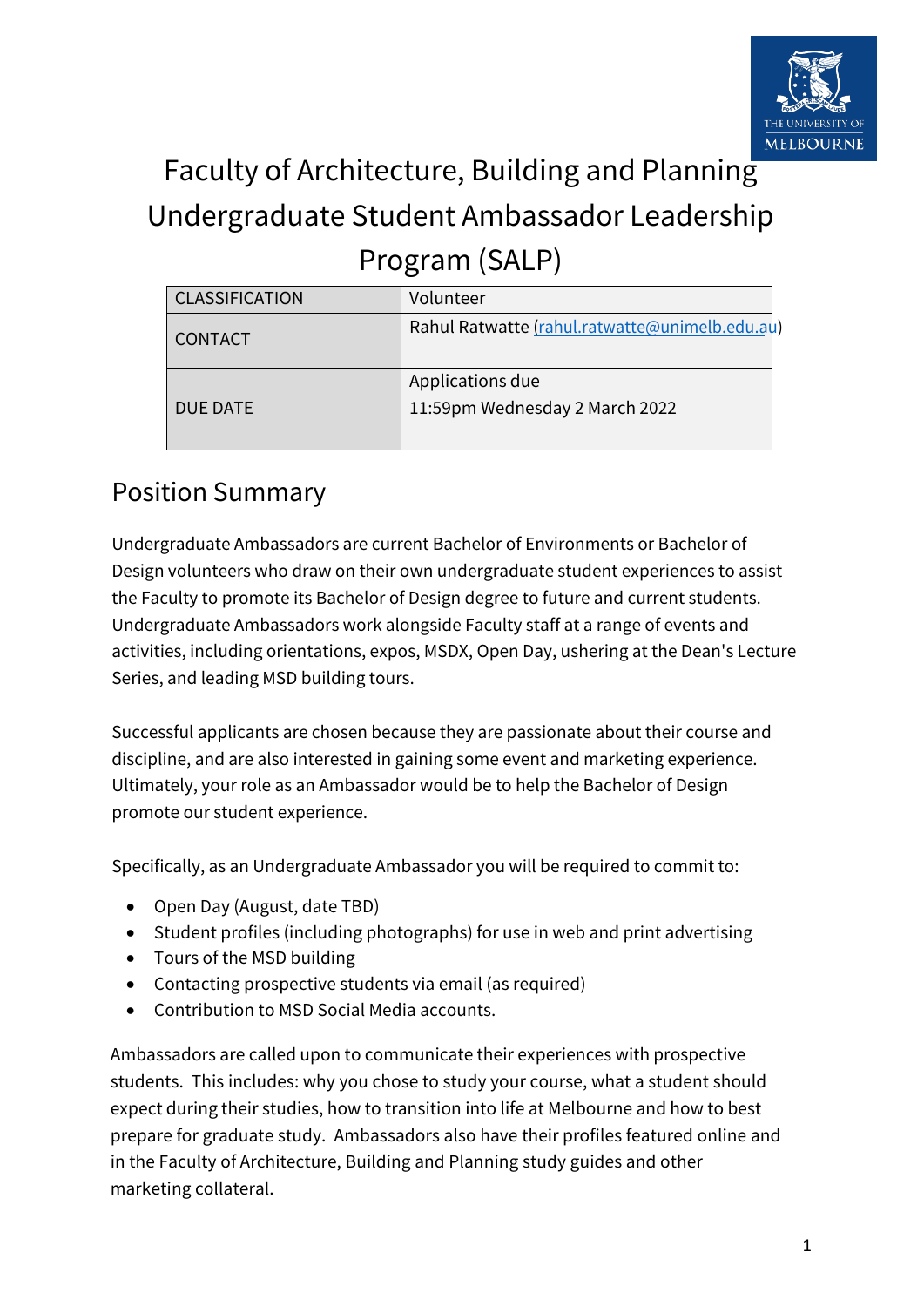

As part of the program, Architecture, Building and Planning ambassadors participate in a formal leadership training and communication course alongside ambassadors from various other academic divisions.

The prestige of the SALP program is recognised by the Council of Academic Board and participation in the program will appear on student AHEGS (transcript) statements.

#### Eligibility

- Completion of a minimum of one semester (50 credit points) of study of either the Bachelor of Environments or Bachelor of Design (with a minimum average of 70%)
- An understanding of the Faculty's subjects and curriculum (such as assessments, subjects, and course structure);
- High level oral and written communication skills
- High level initiative. Students will sometimes be asked to help out at events with little direction.
- The ability to act in a professional manner, including regulation of your own behaviour and the appropriate execution of duties
- A passion for, and thorough understanding of your degree major and an interest in promoting this to prospective students
- The ability to work autonomously and as part of a team, including the capacity to
- collaborate and problem solve
- Familiarity with a variety of social media platforms, including Facebook, Instagram, Twitter and blogs.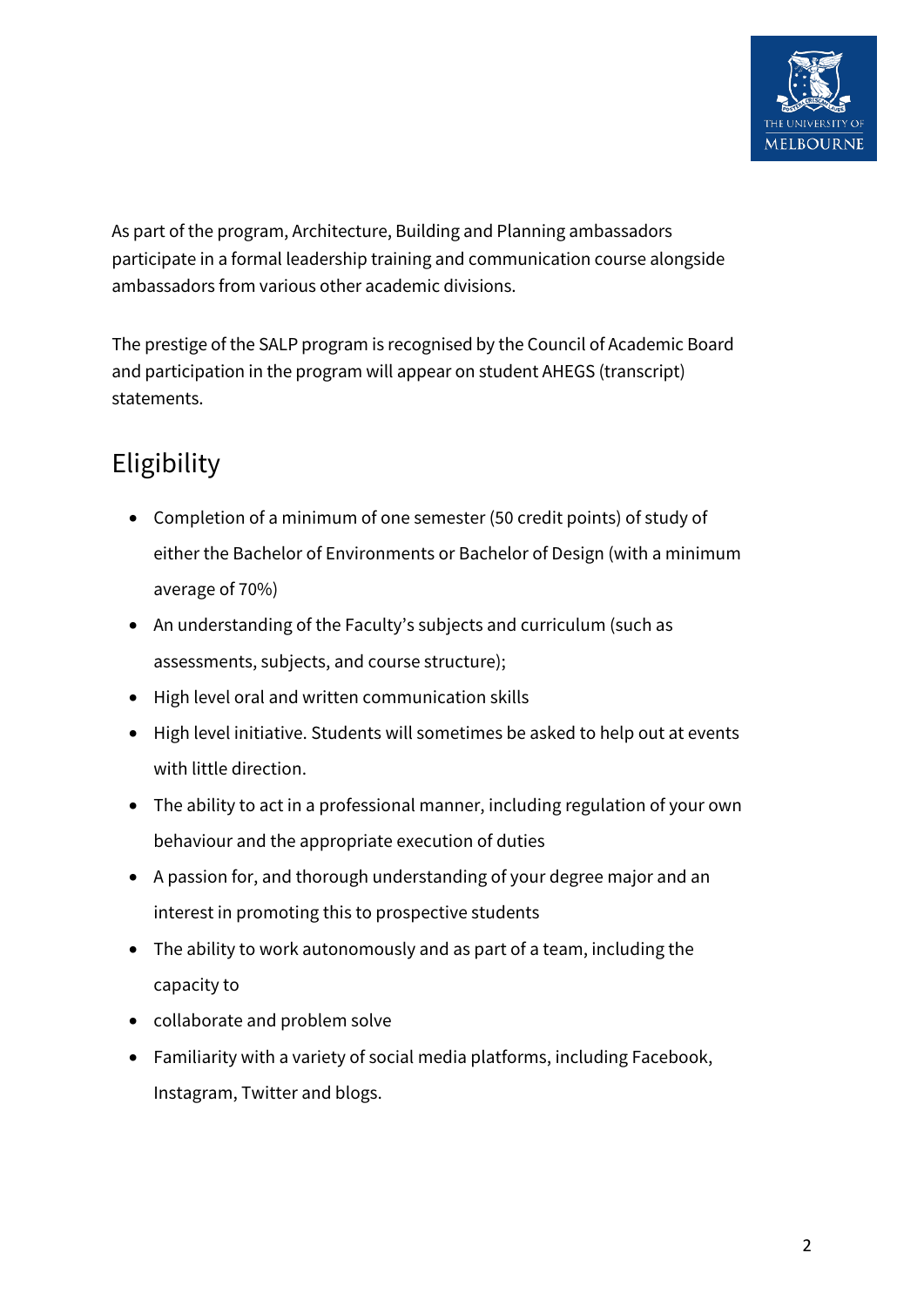

## Benefits of the Undergraduate Ambassador Program for participants

- Public Speaking and Leadership training programs will be provided for all Ambassadors
- Development of leadership and teamwork skills
- Improvement of oral and written communication skills
- Interaction with different cultures and new students
- Build relationships with other students, academics and staff across the Melbourne School of Design/Faculty of Architecture, Building and Planning
- Observe, interact with and learn from marketing, communications and events professionals.
- Recognition of your participation in the program on your academic transcript
- Free Working with Children Check

#### Key Responsibilities

Participation in at least 6 activities, across a period of one academic year. These activities will contribute to the Faculty's marketing and communication strategy and may include:

- Representing the Faculty at marketing, recruitment and alumni events as required
- Assisting with enquiries from prospective students about the study experience at the Faculty
- Participation in focus groups on current student communications and programs
- Assisting with ticketing and ushering at Deans Lecture Series events as required
- Participation in photo and video shoots as required.
- Occupational Health and Safety (OH&S) and Environmental Health and Safety (EH&S) responsibilities as outlined below.